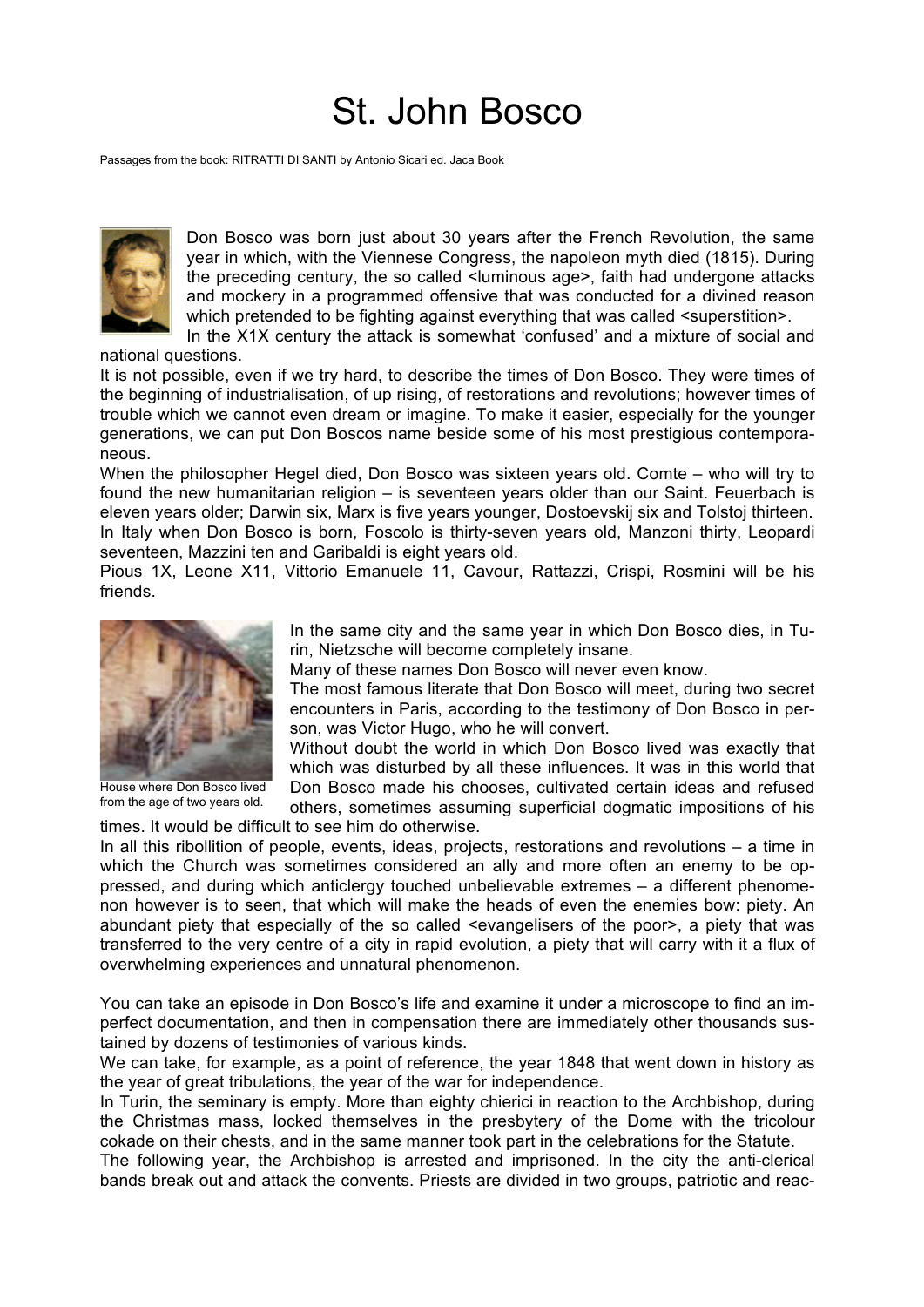tionary. In the meantime, the government prepares a law to suppress all convents. The law, which will suppress 331 religious institutes and a total of 4.540 religious men and women, is signed in 1855.

These are just some of the terrible episodes among thousands of others; even though in these same years in Turin, Don Bosco, Saint Giuseppe Cafasso (the priest of prisoners and condemned to death, who is also Don Bosco's spiritual guide), Saint Giuseppe Benedetto Cottolengo (the priest of the incurably sick who was said to be the 'the Providence's Manuel), lived and work in contemporary, friends and collaborators. For a certain period of time Don Bosco will give them a hand, then he will follow his destiny. One day, Saint Giuessepe Cottolengo, took the hem of Don Bosco's vestments in this hand and told him prophetically:

<*It is too light. Get yourself a heavier vestment because many boys will hang on to this habit. >*

In 1864 Don Bosco will meet a girl some twenty years younger than himself; St. Mary Mazzarello, who will found the order of the Daughters of St. Mary Auxiliatrix.

In 1854 a boy of a rare interior spirituality will enter the Oratory. It is the year of the proclamation the Immaculate and this boy is in love with this Marian mystery. He is Domenico Savio who becomes a Saint when only 15 years old.

Another very young boy who will also become a successor of Don Bosco, and has recently been proclaimed Venerable is Blessed Michele Rua.

Another boy, who will spend three years at the oratory, <the happiest season of my life>, when he hears that Don Bosco's life is in danger he is only 16 years old, and offers his young life to God in exchange. He will become Venerable Luigi Orione and he too will found a congregation for poor children (he is the boy of whom Silone speaks in one of his famous autobiographies). Speaking of Don Bosco he says. *"I would willingly walk on burning coals just to have the chance to see him once again and thank him."*

Another young priest, Don Federico Albert, will preach his first spiritual exercises to fifty boys, from among which Don Bosco will choose as his collaborators. Today that preacher has also been proclaimed "Venerable".

There are already eight Saints officially recognised by the Church, not to mention the dozens of others who will remain anonymous, who meet as friends meet friends, they talk and there is an understanding between them. It is around them that the supernatural is rooted with numerous and moving episodes, as though God meant to show that - while the Church suffers for her sins and those of others and debates in interlaced problems – the living blood that flows in its ecclesiastical body and the Spirit that lives in its bodily heaviness.

In Don Bosco's life very type of miraculous phenomenon is present: prophetical dreams, visions, bilocations, capacity to perceive by intuition the secrets of the soul, multiplying of bread, food and hosts, healing and even resurrections of the dead.

I shall tell of two sole episodes, which had a great effect on the public in the society of the times for the first, episode is not only sad but also terrible.

When the King decided to sign the law of suppression of all convents – a law that will be the cause of his excommunication by the Holy See – Don Bosco <<dreamt>> that a court page announced:

<Many funerals at court>.

He spoke of this with all his collaborators. He wrote a letter to the King warning him " to regulate himself in order to avoid the threatened punishment and to avoid in every possible way, that law coming to order".

The following is a chronicle of the facts. Don Bosco's warning was in December 1851. On the  $12<sup>th</sup>$  of January 1855, the Queen mother, Maria Teresa, dies, at 54 years old. On the  $20<sup>th</sup>$  of January the Queen, Maria Adelaide, the king's wife dies at the age of 33 years old. On the 11<sup>th</sup> of February, the Kings brother, Prince Ferdinando di Savoy dies at the age of 33 and on the  $17<sup>th</sup>$  of May the Kings youngest son dies at the tender age of 4 months old. The king is furious with Don Bosco. On the 29<sup>th</sup> of May, he will however sign the law, advised to do so even by some priests.

Everyone judges as the may, but the contemporaneous remain speechless.

Whereas, the other episode is moving: in the summer of 1854 in Turin an epidemic of cholera breaks out and its epicentre is in Borgo Dora, where the greater number of emigrants live, and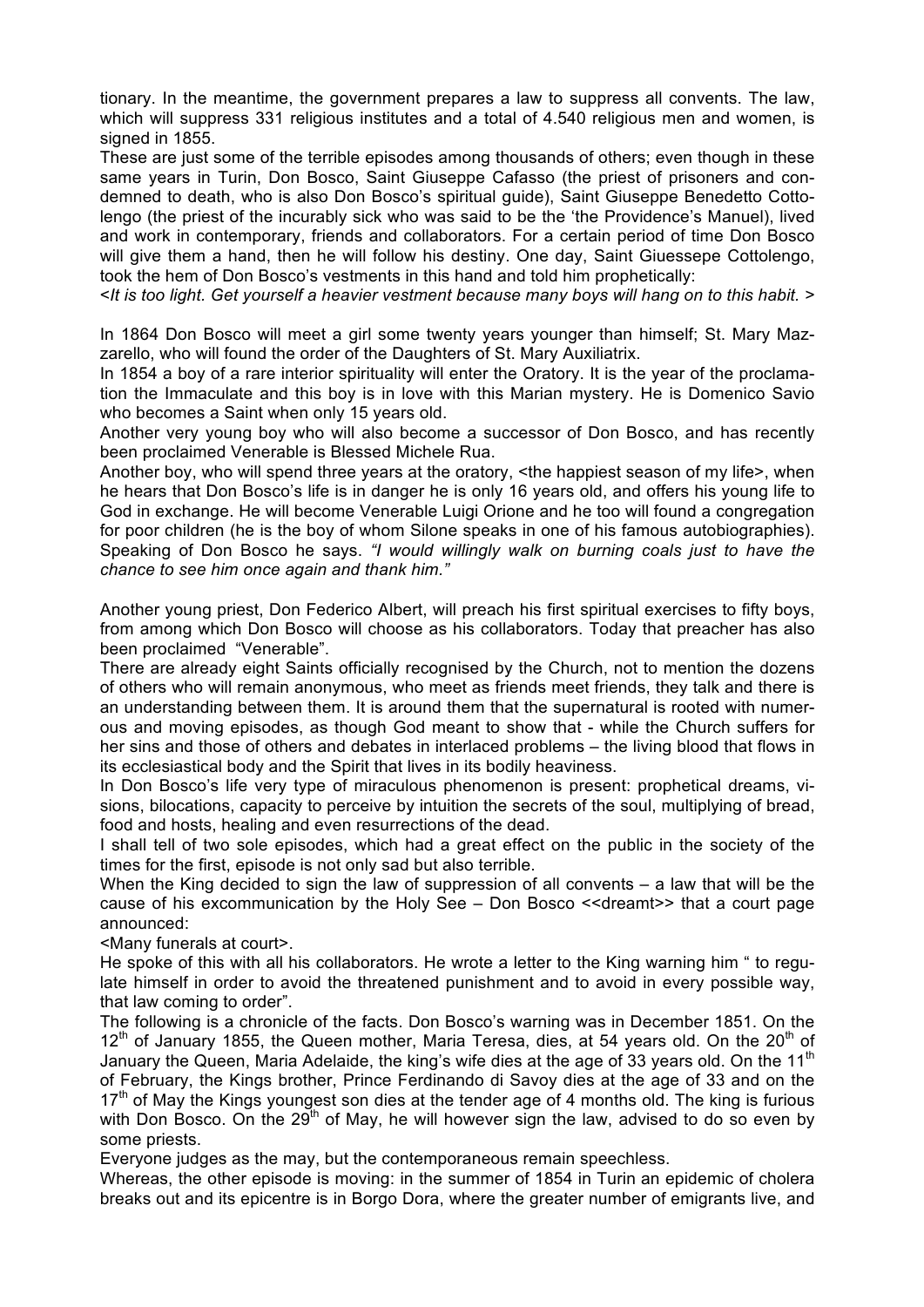this quarter is just a short distance from Don Bosco's Oratory. In Genoa alone, in a month the victims will be 3.000, in Turin 800 with 500 deaths. The Town Mayor will make an appeal to the city, but no volunteers to help the sick or transport them to Lazzeretto will be found. Everyone is in a panic. On the feast-day of the Madonna della Neve, the  $5<sup>th</sup>$  August, Don Bosco gathers his boys and promises: *"If you all remain in the grace of God and do not commit mortal sins, I assure you that none of you will be touched by the plague"* and asks them to dedicate themselves to the assistance of the plague-stricken.

Three squads: the older boys in the Lazzaretto and in the houses, the younger ones to gather the dying in the streets and the sick who were abandoned in the houses. The smaller boys stayed at home waiting and ready in case of urgent calls.

All of them with a small bottle of vinegar to wash their hands after having touched the infected and ill. The city, the authorities, even though anti-clerical, are amazed and fascinated. The emergency ends on the 21<sup>st</sup> November. Between the months of August and November, there have been 2.500 plagued and 1.400 deaths in Turin. None of Don Bosco's boys will be stricken by the plague.

These are only two episodes that can help to perceive something of the atmosphere in which Don Bosco lived, as something palpable, the boys and the collaborators who were with him, attracted not by his 'magic' but by his familiarity with God. This is the way Catholics reasoned. Who denies this by principle must then necessarily accumulate a thousand and one alternative reasons for his denial. In 1884 when Don Bosco is interviewed by a journalist of the *Journal de Rome* (he is the first saint in history to have undergone this journalistic technique by an American in 1859), and he will be asked, among others, the following questions:

- Q. Using what miracle could you as you have found so many houses in as many countries in the world?
- R. *I did more than ever I had hoped to do, but how I not know. The Holy Virgin Mary, who knows the needs of our times, she helps us…*
- Q. Allow me to be indiscreet: you have made miracles?
- R. *I have never thought of anything else apart from doing my duty. I prayed and I confided in the Madonna…*
- Q. What is your opinion on the situation today in the Church in Europe, Italy, and of it's future?
- R. *I am not a prophet. All you journalists are. Therefore, it is to you that we should ask, what is going to happen. No one, apart from God knows the future. However, speaking as a human being, it is to be said that the future looks quite critical. My outlooks are sad but I fear nothing. God will always save his Church, and the Madonna, who visibly protects the contemporaneous world, will know how to rise redeemers.*

So who was Don Bosco?

To speak of Don Bosco, we must first speak about his mother: a poor peasant, who could neither read or write, who had become a widow when John was two years old and who had to strive in times of hunger and trouble to keep her family united. Her knowledge is elementary: some phrases of the Scriptures learned by heart and the episodes of the Gospel, the fundamental principles of a Christian life ("God knows our thoughts"), heaven and hell; the redeeming value of suffering, a confiding glance to the Providence; the sacraments and the Rosary.

Let us listen to what Don Bosco himself has to say. *"I remember that it was she who prepared me for my first confession. She came with me to Church. She first went to Confession herself, she recommended me to the confessor and afterwards she helped me in thanksgiving. She continued to help me until she believed that I was fit to make a proper confession alone>.*

Don Bosco continues: *<On the day of my first Holy Communion in the midst of a crowd of girls and boys, it was almost impossible to keep concentrated. In the morning my mother forbade me to speak to anyone. She accompanied me to Holy Mass. We prepared for Mass and afterwards gave thanks together. That day she would not allow me to do any manual work. I spent*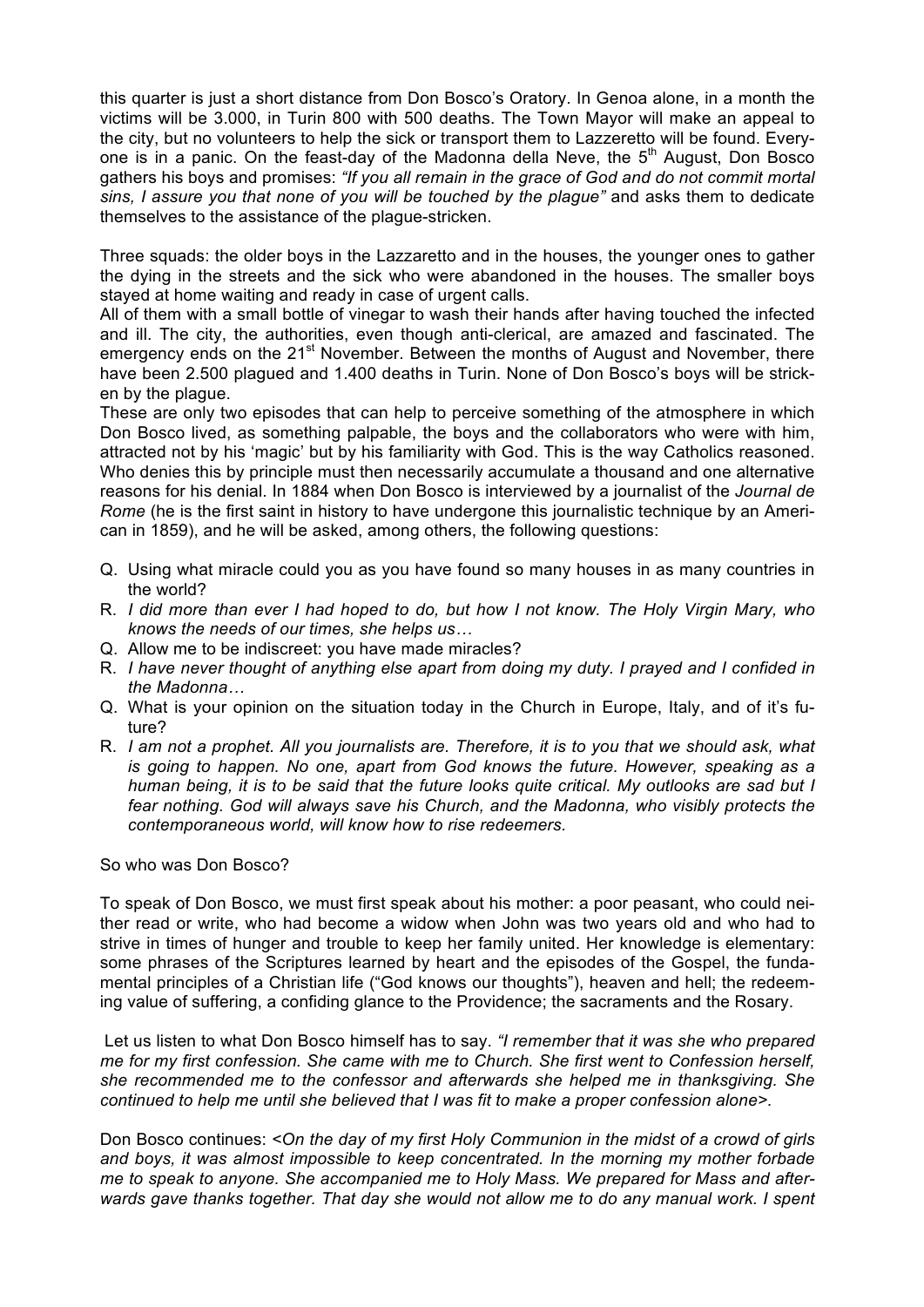*the time reading and in prayer. She repeated these same words over and over again:< My son, this has been a very special day for you. I am sure that God has become the Lord of your heart. Promise Him that you will do everything possible in order to conserve your goodness for the rest of your life…>*

And it is this same woman, when there is talk of a possible religious vocation for her son, who will say: *<If you were to become a priest and unfortunately became rich, I will never set foot inside your house>.* And on the day he was ordained: *<Now you are a priest and nearer to Jesus. I have not read your books, but remember that having started to say Mass means having began to suffer. From now on think only of saving souls and do not worry about me>.*

When she will have became a grandmother to her other son's children and was relatively at peace, John will go to her and say: *<Once you said to me that if I had become rich you would never enter my house. Now I am poor and full of debts. Would you come and be a mother to my boys? >.*

Mamma Margherita will only humbly reply: *<If you think that this is God's will…>.*

She will spend the last ten years of her life (1845-1856) being a mother to dozens of children that were not hers, but who are brought to her by her son priest on Gods willing, until worn out and weary – she gathers strength from a humble and patient glance towards the crucifix.

Saints are born and grow this way.

When he was very young, John had a dream, which even during his sleep, seemed impossible: < to change "wild animals" into God's children> and from then an interior impulse drives him to dedicate himself to poor and neglected children.

For them he became a priest, studying later than was usual for priesthood but helped by a prodigious memory, overcoming all kinds of humiliations and fatigues.

During his years as a student he found the time – to maintain himself and because of his love of it – to be a shepherd, a juggler and gymnast, a tailor, an ironmonger, a barman and baker, he kept points at a billiard table, an organ and spinet player. Later on he will become a writer and compose songs.

To worry about other boys, who were without food, education and faith, seemed to him, as he himself writes - *<the only thing he had to do on earth>.* And this *<since I was five years old>.*

Turin at the time was caught in the fever of the beginning of industrialisation. The emigrants are thousands, in 1850 they are counted to be between 50.000 and 100,000. Houses begin to be built. The city is invaded by gangs of boys offering themselves to do any type of work, peddlers, shoe-shiners, chimney sweepers, safety match sellers, stable boys, errand boys… and they have no one to protect them. Gangs are formed who infest the city suburbs, especially during the days of festivity.

The boys who Don Bosco approaches in the beginning are builders, chiselers, pavers and such.

Many of these boys will turn to robing and end up in the city prisons.

Other young priests will also begin to look after these abandoned boys but they will be to taken up in political problems that their work is overcome by these problems. One of these priests – very well known in Turin – persuaded that he was following the "people", lead his two hundred boys to take part in the battle of Novara. It is to be a failure.

Don Bosco is worried only about his boys. He gathers them in the Oratory; he drags them along in the continuous search of a suitable place, large enough to hold the large, evergrowing numbers of boys. His battle is against a lot of problems. The politicians are uneasy about the revolutionary potential represented by those gangs of youth, who obey Don Bosco, in there hundreds.

The Oratory is surveyed insistently by the police. Some "good thinking" citizens believe that the oratory is a centre of immorality, the parish priests of the city are anxious because they think that the 'parish' principle is being destroyed. If there is to be an Oratory, then this must be in the parish. The accusation is <The youth fall away from the parish>.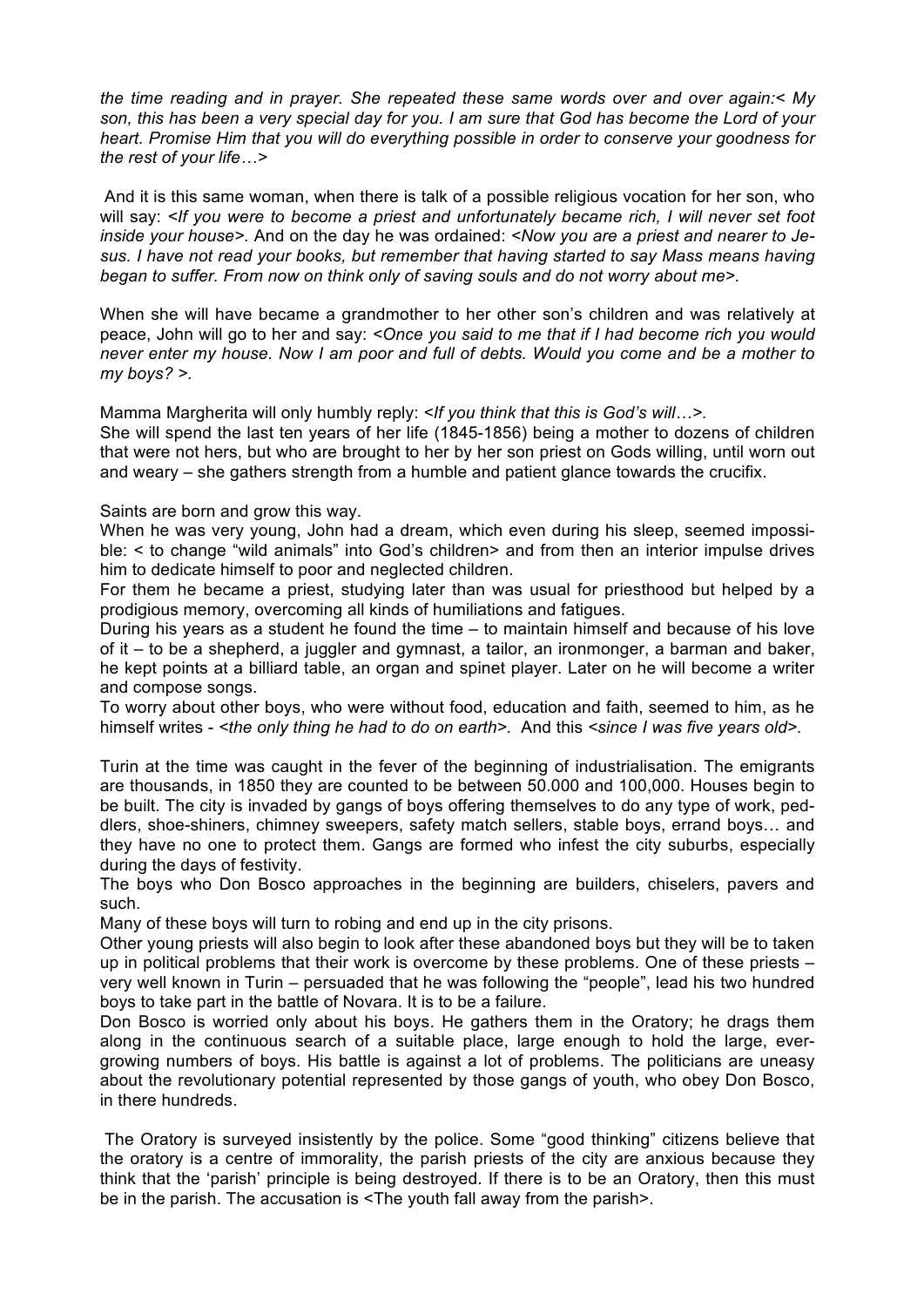Don Bosco is also accused: on the other hand the parish priests still have ideas that are long past and gone as far as emigrants are concerned, they still have the idea that these boys should present themselves with letters of recommendation from their parish of origin in order to be accepted.

The parish oratories that exist are only for Sundays and Don Bosco has a different view of what an Oratory should be, he wants them to be open every day under the responsibility of the priest. Only this will be reason for the parish priests prudent suspension of their judgement. They do however insist that Don Bosco will later send his boys to their respective parishes.

But they are boys who would never dream of going close to a parish, and moreover, a thing that is difficult to understand for those who are standing on the outside and looking in, is that Don Bosco's Oratory is only a structure or a place. Substantially the Oratory is Don Bosco himself, his person, his energy, his style, his educational methods and these you cannot transport from one parish to another. Fortunately the Archbishop decides to personally make a visit to the Oratory. He will spend a day full of cheerfulness and thoroughly enjoys himself, <I have never laughed so much in all my life>, he will say. He gives Holy Communion and then Confirmation to more than three hundred boys, and is proud of so many young boys, even if in suddenly standing up he will bang his head; he was wearing the mitre, on the ceiling of the low building.

He decided to have the records of the confirmations gathered by the Curia and subsequently sent to the boy's respective parish priests: and so the Oratory is practically accepted as "the parish of the boys who have no parish".

With a significant theological underlining, Don Bosco says that Abbot Rosmini – his enthusiastic supporter - <*compared our work to the missions that are opened in foreign lands>.*

Another battle was against the so-called patriotic priests>, who will try with all their strength to politicise his boys, in order to engage them in the Renaissance battles.

*<In the year 1848 –* he writes *– there was such a perversion of ideas and opinions that I could non-longer even trust my domestic help. So I had to do all the housework. I had to cook, prepare the tables, sweep floors, cut the wood, made shirts, trousers, towels, sheets and mend them when they were torn. It seemed to be a loss of time but I found the occasion in these activities to help the boys in their Christian education. While I distributed bread, poured soup, I could at the same time, calmly give a wise and good piece of advice, say a kind word". >*

On another side, the battle was against those who (and they were many, at a certain point even his friends) were convinced that Don Bosco was really and truly crazy.

While he and his boys kept moving from one miserable place to another in search of a decent place to live, Don Bosco keeps telling them with absolute conviction of vast Oratories, houses, schools, churches, laboratories, thousands of boys, with numerous priests at their disposition.

The boys believed him, they repeated his words. On the contrary, even his dearest friends lost hope: *<Poor Don Bosco, he has become so infatuated by his boys that he has lost the use of reason>.*

All of Turin spoke of the "crazy priest". They even tried to commit him, using a trick, to an institution for the mentally ill. The Saints best friend a priest, in tears, says: <Poor Don Bosco, he is gone crazy! > *<Everyone* writes Don Bosco – *kept his or her distance from me. My collaborators left me on my own with about four hundred boys">.*

The one thing that was the most disturbing was, the fact that the reality of things was far from his descriptions "houses, schools, churches, etc." and exasperated they asked them: <*but where are all these things? >,* he replied: *<I don't know, but they exist, because I see them>".* Meanwhile the boys were growing and becoming a greater concern.

*<I must admit –* Don Bosco writes – *that the affection and obedience of my boys reached incredible levels>.* This was only a further cause to strengthen the rumours that Don Bosco, with his boys, could from one moment to another start a revolution.

We must come back to the political atmosphere of the time. However, hadn't this extraordinary man taken from prison, on his promise and word and without surveillance, just for a day of relief, more than three hundred boys, bringing them back in the evening without even one of them missing? We must understand who Don Bosco was and meant for them. One episode revels this quite sufficiently.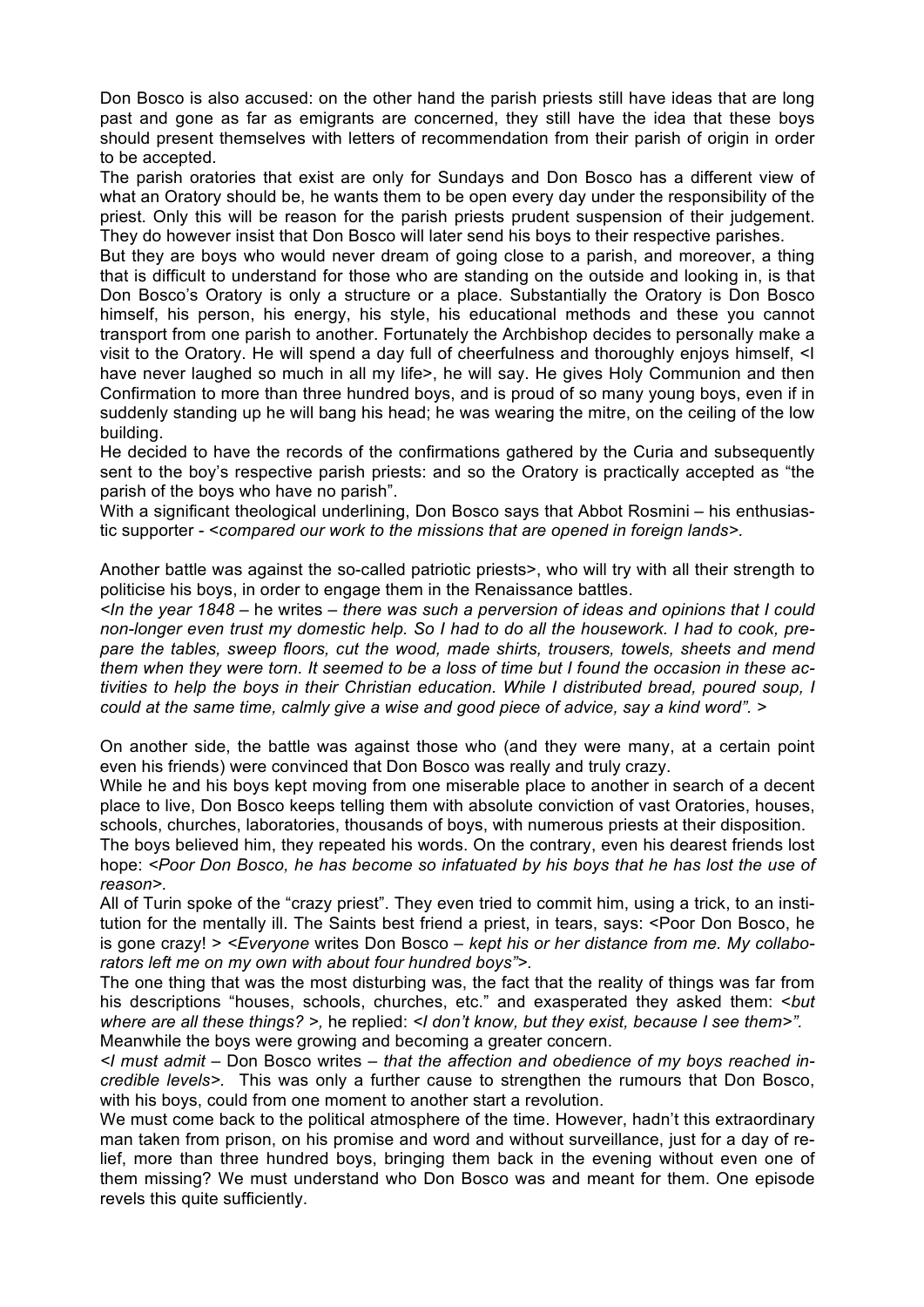In July 1846, after a hard day's work at the Oratory, he began to cough blood and fainted. In brief, he is dying and is given extreme unction. He will remain on the verge of death for eight days.

During these eight days there were boys who, working on scaffoldings under a scorching sun, will not touch a drop of water, this was their way of asking God to save Don Bosco. They took turns, night and day at the Santuario della Consolata to pray for him, after their usual twelve hours of work. Some promised to recite the Rosary for the rest of their lives. Others made vows to live on bread and water for months, for a year, some of them, for life.

The doctors gave no hope for his life and they said that he would die before Saturday. The coughing of blood continued, but unthinkably Don Bosco recovered.

He will find his boys in a chapel - pale and weak – and says: *<I owe my life to you all. From now on I am going to live it only for you>.* And spends the rest of the day listening to them, one by one, in order to make things easier and make the solemn vows they had made to God in return for his recovery, possible to keep.

It was not a romantic affection or idolised, it was the fruit of a life spent in works and deeds. It is impossible to describe them all. We can only limit ourselves to the description of some dates.

In 1847, when hundreds of boys had already began to frequent the Oratory, some of which do not know where to go because they have no home to go to, will begin to live permanently with Don Bosco and mamma Margherita.

The first "guests" will live in the kitchen. They will be six at the end of the year, thirty-five in 1852; one hundred and fifteen in 1854; four hundred and sixty in 1860; six hundred in 1862 until the number reaches eight hundred.

In 1845 Don Bosco establishes a night school, with a medium of three hundred students attending every evening.

In 1847 a second Oratory.

In 1850 he founds a society of mutual aid for workers.

In 1853 a laboratory for shoemakers and tailors.

In 1854 a laboratory for bookbinders.

In 1856 a laboratory for carpenters.

In 1861 a printing shop.

In 1862 a workshop for ironmongers.

Meanwhile, in 1850 a boarding school for students is opened, with twelve students whose number will rise to one hundred and twenty one in 1857.

In 1862 the Oratory will have six hundred internal students and as many external.

Apart from the laboratories there are Sunday schools, night schools, two vocal and instrumental schools with thirty-nine Salesians who with Don Bosco had started a religious congregation. In the meantime – the diocesan seminary having been closed – he also looked after the sacerdotal vocations. At the end of his life (1888), many hundreds of "new" priests will have come from Valdocco, because they came from the poor social class.

In the meantime, again – and always for his boys – Don Bosco has become a writer: he writes a sacred history for use in the schools, an ecclesiastical history, and a history of Italy, many biographies and educational works. About fifty titles. He even wrote a small volume on  $\leq a$ simple reduced decimal metrical system>: this new system should have been brought into use by law in 1850 and became part of the obligatory subjects in the schools starting from 1846, but the government had not prepared the texts. He considered each small volume <an act of love> for the Church and his boys. Another of his formation manuals for boys, quite 'bulky', reached its  $118<sup>th</sup>$  edition in 1888. Up to now, we have followed Don Bosco up to the beginning of the '60's: a quarter of a century before his death. By then he will have taken care of the publication of 204 volumes of a "An Italian Youth Library" (with texts in Latin and Greek), he will have opened the first five colleges, founded a female congregation, built the Santuario

of Maria Ausiliatrice and the Church of the Sacro Cuore in Rome, he will have founded 64 Salesian houses in six nations and missions in Latin America and will have 768 Salesians priests.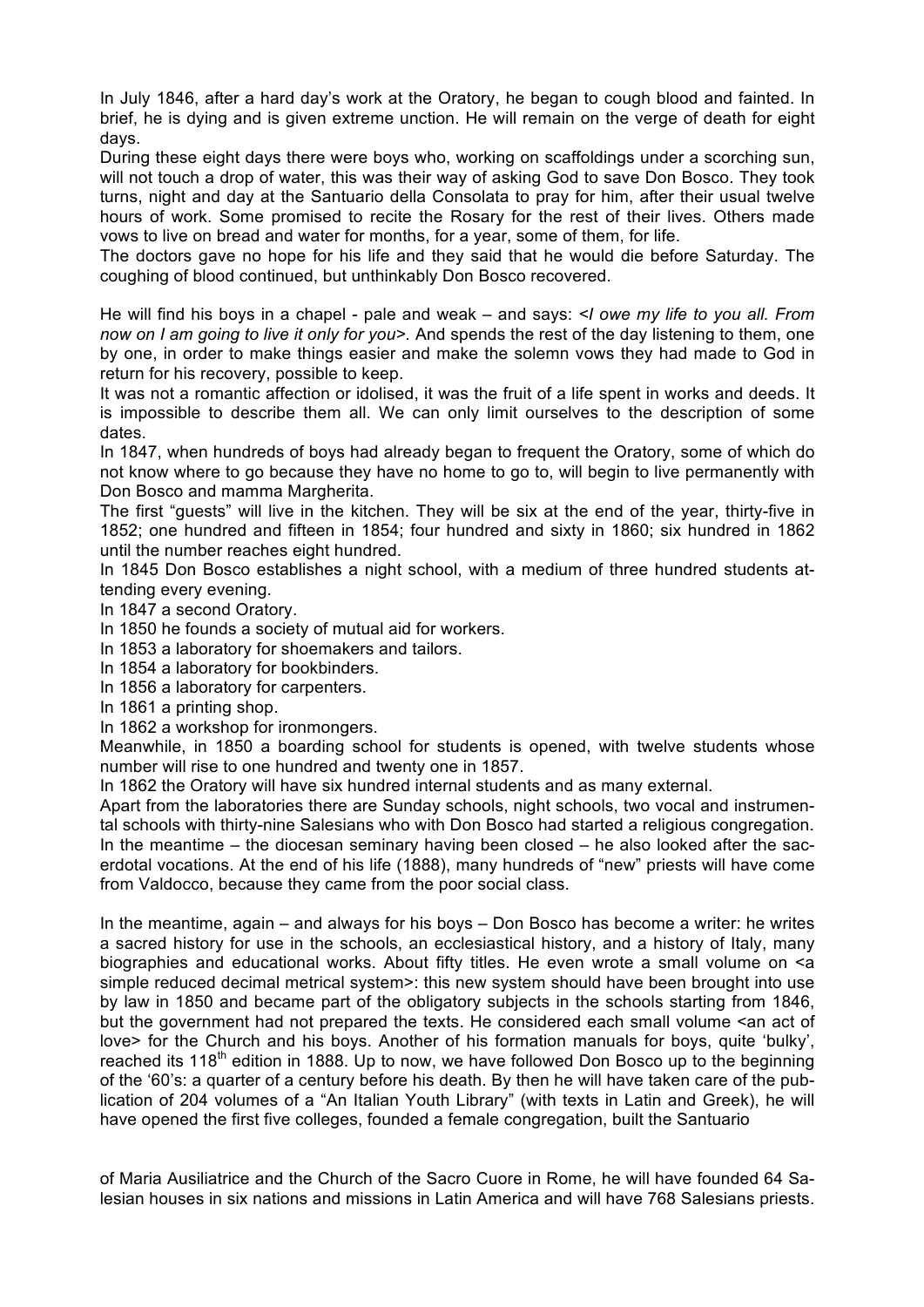He will have made triumphal apostolic journeys to France and Spain, countries in which everyone will want to meet <the man of faith> (the title by which he is known world-wide).

He remains for four months in France, in 1883, visiting as many towns as possible. When he arrives in Paris, the *Le Figaro* writes that: <outside his house lines of carriages have been waiting for the past week: < Cardinal Lavigerie calls Don Bosco the Italian Saint Vincent de' Paoli >.

Another significant episode: in 1883 Don Boscos printing shop is the best-equipped in Turin. In 1884 at the <National Industry, Science and Art Exposition>, Don Bosco had at his disposal, a special gallery with the following sign in cubical characters:

DON BOSCO: PAPER FACTORY, PRINTING SHOPS, BOOKBINDING AND SALESIANLI-**BRARY** 

He was the first priest to exhibit in a national Exhibition dedicated to work. The historian who on reading the sign, laughed, thinking he would find the usual bazaar of holy items etc., but when he went inside to his great surprise he was amazed at what he saw. He was able to follow the entire chain of work. It had never happened before to be able to follow the process of paper making, from the beginning of the use of rags to the production of the paper and finally the volume, with its hundreds of illustrations and incisions and well bonded. A newspaper which was printed in Reggio Emilia wrote that Don Boscos stand was one of the few that was always crowded with visitors. This fascinating activity explains the question of the real historical meaning of Don Boscos activity.

Today everyone is free, without taking risks, to make brutal and banal judgements when they speak of the church or anything regarding it, because many Christians accept and agree with them: they are afraid of being triumphalistc; all criticism and depreciation of the history suits them. Sometimes they go as far as lashing themselves; their want of seeming to be 'modern' is so strong. In the case of exaggerating, they just smile. In these 125 years of history of our nation, millions of Italians have left these Salesian Oratories, formed in all senses. Millions of men will seem to be pathetic according to the ideas of others, for the reason that Don Bosco did not have advanced political positions or progressive social analysis intellect.

He simply saw the needs and intervened. His interventions were on real men, those who history produces every day even though they may seem to be pathetic in comparison to the great historical synthesis of the professors.

In a memorandum written by Don Bosco to Francesco Crispi we read:

*<In the register I see that no less than a hundred-thousand boys, assisted, taken in, educated by this system, learned music, some literary sciences, some trades and arts, and have become good artisans, shop assistants, shop owners, teachers, clerks and more than one hold honourable posts in the army. Many others, being naturally intelligent, can follow university studies and obtain degrees in literature, mathematics, law, medicine, engineering, solicitors, chemistry and so on>.*

In front of Don Bosco some will pull faces because they are in politics – in a complex and violent political situation – these will prefer to abstain on one hand (it is quite enough *"the politics of the Pater Noster*) and on the other hand they choice the apparently easy principle to remain with the Pope. In an epoch in which everyone – even the anti-clerical – acclaimed: "Long live Pious 1X", because their hopes were for a liberal Pope, Don Bosco taught his boys that they should acclaim "Long live the Pope" instead. He was, using his expression, attached to the Pope "like a polyp to a rock". When questioned about the Roman affair, so that he would take a position, Don Bosco answered: *<I am a Roman Catholic, I am with the Pope, and I blindly obey the Pope. If the Pope said to the Piedmont: Come to Rome, then I too would say: Go. If the Pope says that the descending of the Piedmont on Rome is a robbery then I too say the same. If we want to be Catholics, we must think and believe as the Pope does".*

The people and the problems in question, where not mythical as they are to-day in our history books: they appeared as they truly were in all their ambiguity and meanness: On the other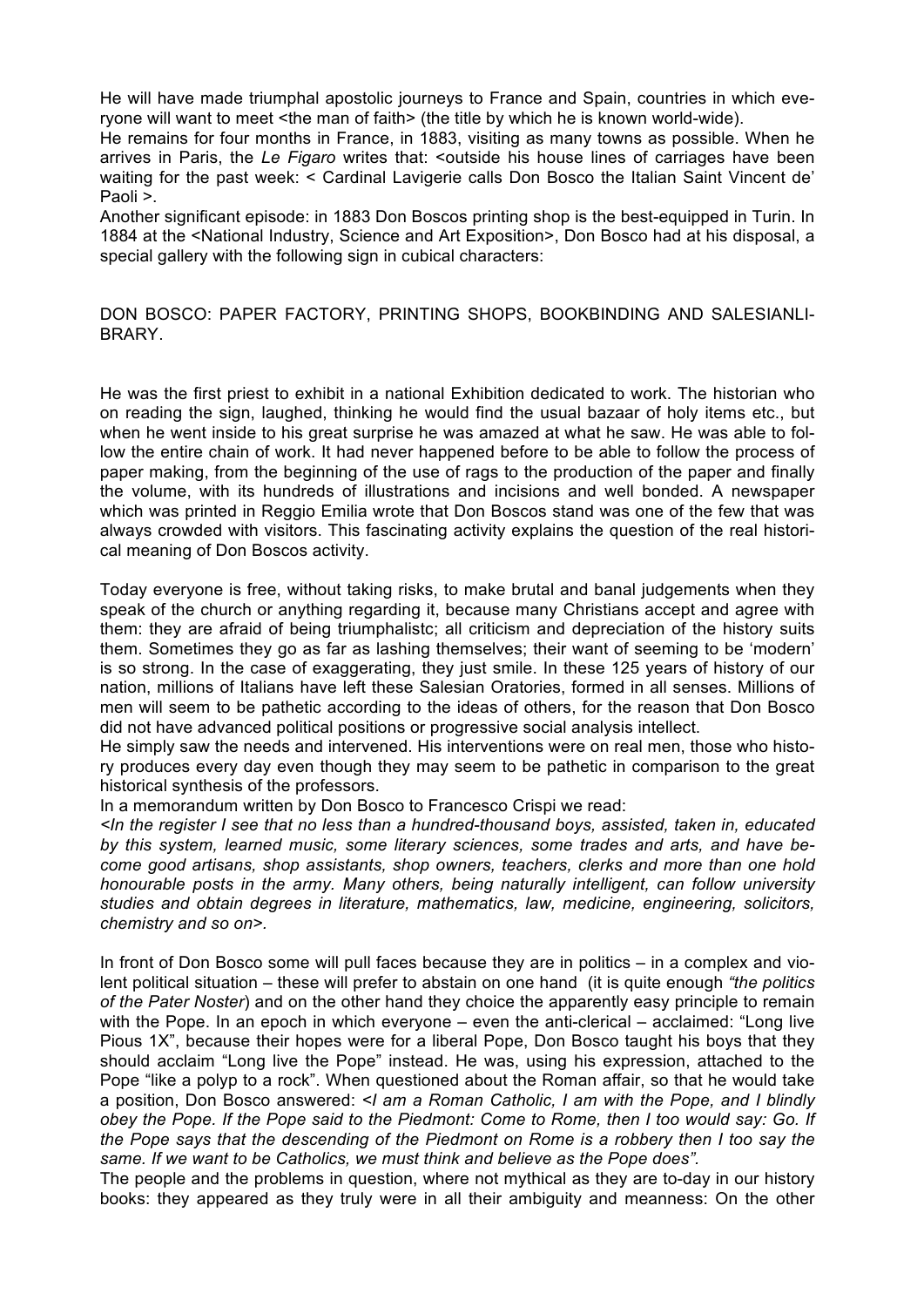hand, the part that those priests who politically sided with the <people, for unity>, remains absolutely irrelevant in history.

Then again, Don Bosco was the man on whom everyone, Church and State, King and Pope, statesmen and cardinals knew they could absolutely depend on to find consent.

When it was necessary to resolve the problem of the Italian dioceses after the unification (sixty dioceses had no bishop) Don Bosco was the mediator during the long negotiations.

Another important episode. It was the important statesman Rattazzi himself who spontaneously explained to Don Bosco how to found a religious congregation, even if it was he who had ordered the suppression of religious orders by the law he decreed (the famous Rattazzi law of 1855). *<Rattazzi –* says Don Bosco – *wishes to combine, with me, various acts of our Rule, regarding the way of behaviour respecting the Civil and State Code>.*

Practically he will with ability show him how to form a congregation that will internally, be governed by the normal ecclesiastical laws and which externally – respecting the State – be governed according to the civil laws that regulated the different mutual aid associations or other types. The genial intuition in <creating a religious society that according to the State was a civil society> was given by Rattazzi in person. The idea surprised even the Bishops themselves. It was born from the natural affection that Rattazzi had, convinced anti-clerical though he was, for Don Bosco.

Again faces are pulled, for Don Bosco does not contest the social assessment of his times and the class divisions, but helps the poor, thus remaining behind in this system. That is, asking the rich for alms. This criticism means to think only on principles and not on facts. Certainly, while Don Bosco founds his second Oratory, Marx is writing the *Manifesto.*Don Bosco had his own personal precise opinion on the situation, even though it did not scientifically reflect on the international vastness of the pauperistic phenomenon and the upheavals that were being prepared.

He refused to be a <social priest> and politician because he felt that his vocation was immediate intervention, love that rolls ups its sleeves and goes to work. There are those who are called to fight against injustice and those who are called to immediately fight its consequences. Everyone has his vocation: all are important, that of who reflects and prepares analysis and projects to the vocation of those who in the meantime have to love, to accommodate because the poor cannot wait for the results of great analysis and great projects. *<Let us leave to the religious orders who are better formed than us, he used to say, the indictments, the political action: We go directly to the poor>.* Even Pertini wrote, that he had learned in the Salesian schools *<a love that had no limits for the oppressed and the miserable: the admirable life of your Saint was the model, which started this love in me>.*

It is also interesting to know that the first contracts of apprenticeship in Italy – a truly new social revolutionary innovation – are written and signed by Don Bosco.

Another aspect that Don Bosco had up to now ever been reprimanded. His educational capability. Nowadays there are some who accuse Don Bosco of having used a <gloomy>, <regressive>, <an almost obsessive pedagogical scheme> pedagogy.

Giuseppe Lombardo Radice, in 1920, a famous anticlerical and faithless but honest, pedagogist, wrote to his fellow men: *<Don Bosco was a great man whom you should you try to learn about. The church ambit, he succeeded in creating an important educational movement, giving back to the Church that contact with the mass media which it had lost. For us, who are not part of the Church and also of all Churches, he is a hero, a hero of preventive education and of the school-family relations. His persecutors can be proud of him>.*

And again: *>Don Bosco? The secret is in an idea? In our schools. A lot of ideas. An imbecile can also have a lot of ideas, priest or not, master or not. An idea is difficult, having an idea means to have a soul>.*

After sixty years, those who contest Don Bosco evidently have <a lot of ideas>. In 1877 Don Bosco prints a short booklet entitled: "The preventive system in the education of youth".

Above all the first prevention was the person of the educator, his absolute devotion.

*<I promised God that up to the moment of my final breath that it would be for my poor young boys – Don Bosco said. I study for you, I work for you, and I am also willing to give my life for you>.*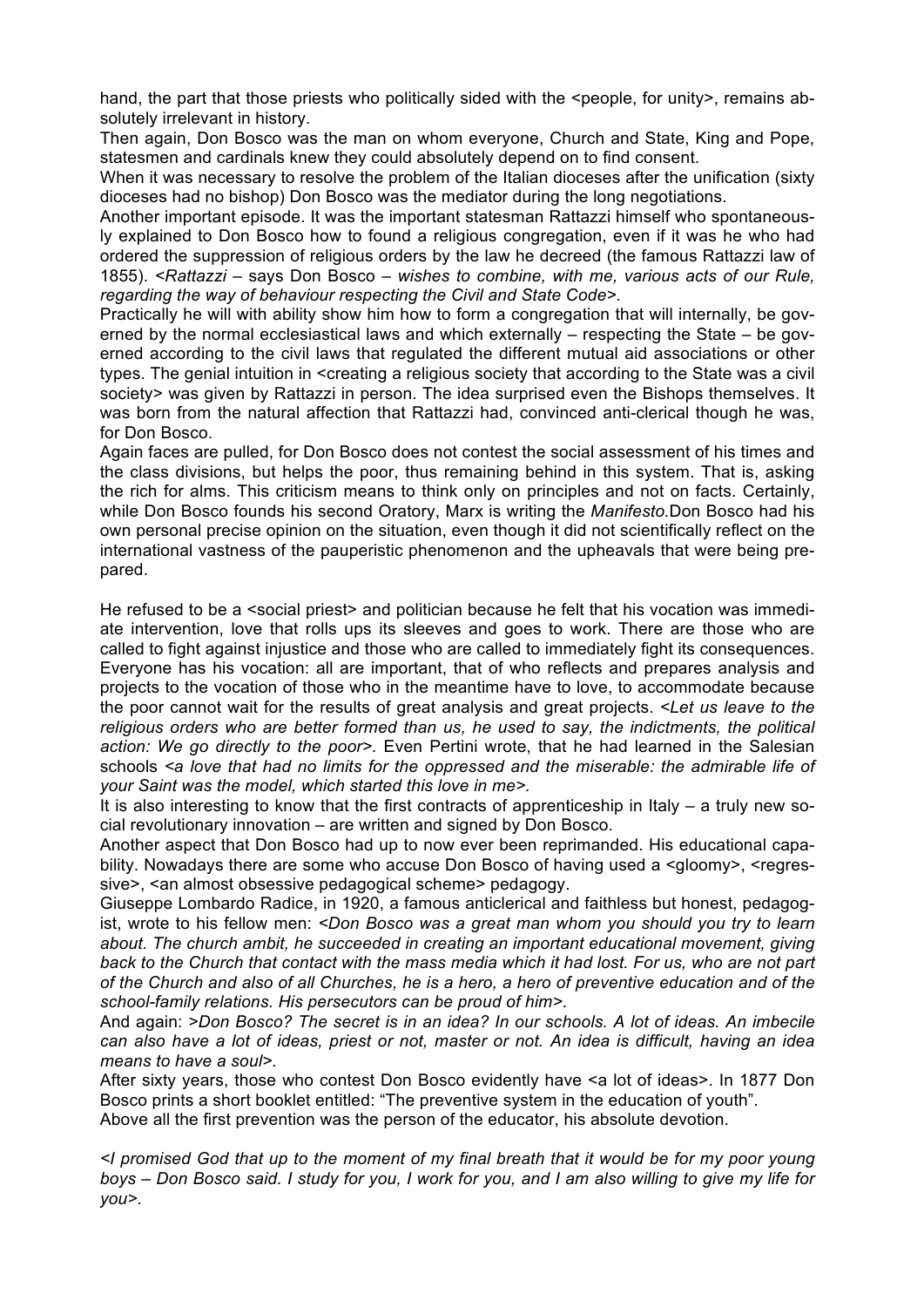*< Remember that for what I may be, I am everything for you, night and day, morning and evening, in every moment>.*

Prevention begins at this level of the educators complete devotion, a devotion which Don Bosco meant in the real terms of the word, to the point of demanding that the directors of his houses remained with the boys at all times, even during recreation; they had to be seen, perceived, encountered, familiar.

So, in an educational regime founded on authoritarianism, it was a true revolution, an overturning of planning and had no need for <coalitions>: it hadn't as ideal well-formed queues but the gathering around the educator.

In 1883 a correspondent for a French newspaper "*Pèlerin» wrote* in one of his articles:

*<We have not seen this system in action. In Turin the students form a huge college, in which queues do not exist, but the students move from one place to another as in a family. Each group surrounds their teacher, without being noisy, patiently, without contrasts. We have admired the serene faces of those boys and we could not keep from exclaiming: God's finger is here>.*

Cheerfulness must have been the natural spring that joined the supernatural: *< You must know – young Domenico Savio explained to a newly arrived companion – that here we make piety consist in being cheerful>.*

The imposition had to be abolished even where it was consecrated from the use and importance of the matter: at the time there were no educational environments for youth in which confession and Holy Communion were not obligatory.

Don Bosco confessed and communicated all the boys, but no one was obliged to do so. In fact he always recommended that they were not to be bored by obligations. He only encouraged them. Simply showing them that, without peace of heart they could not be truly happy, real boys.

On the other hand, Don Bosco was deeply convinced that without intimacy with God, without <religion> it was not possible to educate.

*<Education, he would say, is a thing of the heart and only God is the master and we cannot do anything if God does not give us the key to these hearts. >. And added. <Only a Catholic can apply with success a preventive method>.*

He succeeded in convincing even some protestants who went to visit him for lessons of this. The expressions that may seem <intolerant> are part of that total "idea" which makes a true educator. Don Boscos idea of a true educator is total, total is the idea of his activity, and total is his idea of the need for education.

There is not one single aspect that he neglects or thinks unworthy of the educator, let this be in the menial work of cooking, in the cutting of a suit, in taking part in a game, in teaching a trade, or instruction, playing music, praying or preaching confessing or giving Communion.

In 1884, while the saint is still alive, an autobiography of Don Bosco is published, written by a French writer. It says. *<Up to now the founders of religious Orders and Congregations have proposed a special project in the bosom of the Church they have practised the law that the modern economists call the law of the division of work. Don Bosco seems to have conceived the humble idea in having all the work done by his humble community>.*

Reason, religion, lovingness were the trinomial on which Don Bosco intended to found his preventive work.

It was necessary to offer the educator the entire space of live. Above all – lovingness had a particular co-notation. You can in fact love a lot but conclude very little.

Don Bosco writes in one of his famous letters from Rome in 1884: <My boys are not loved enough? You know that I love them. You know how much I suffered and tolerated in the course of forty years e how much I still tolerate and suffer for them. How many sacrifices, humiliations, how many oppositions, persecutions just to give them bread, houses, teachers, and especially to make them healthy.

I did what I was able to do and could do for those who are the love of my life...What therefore, is needed? >